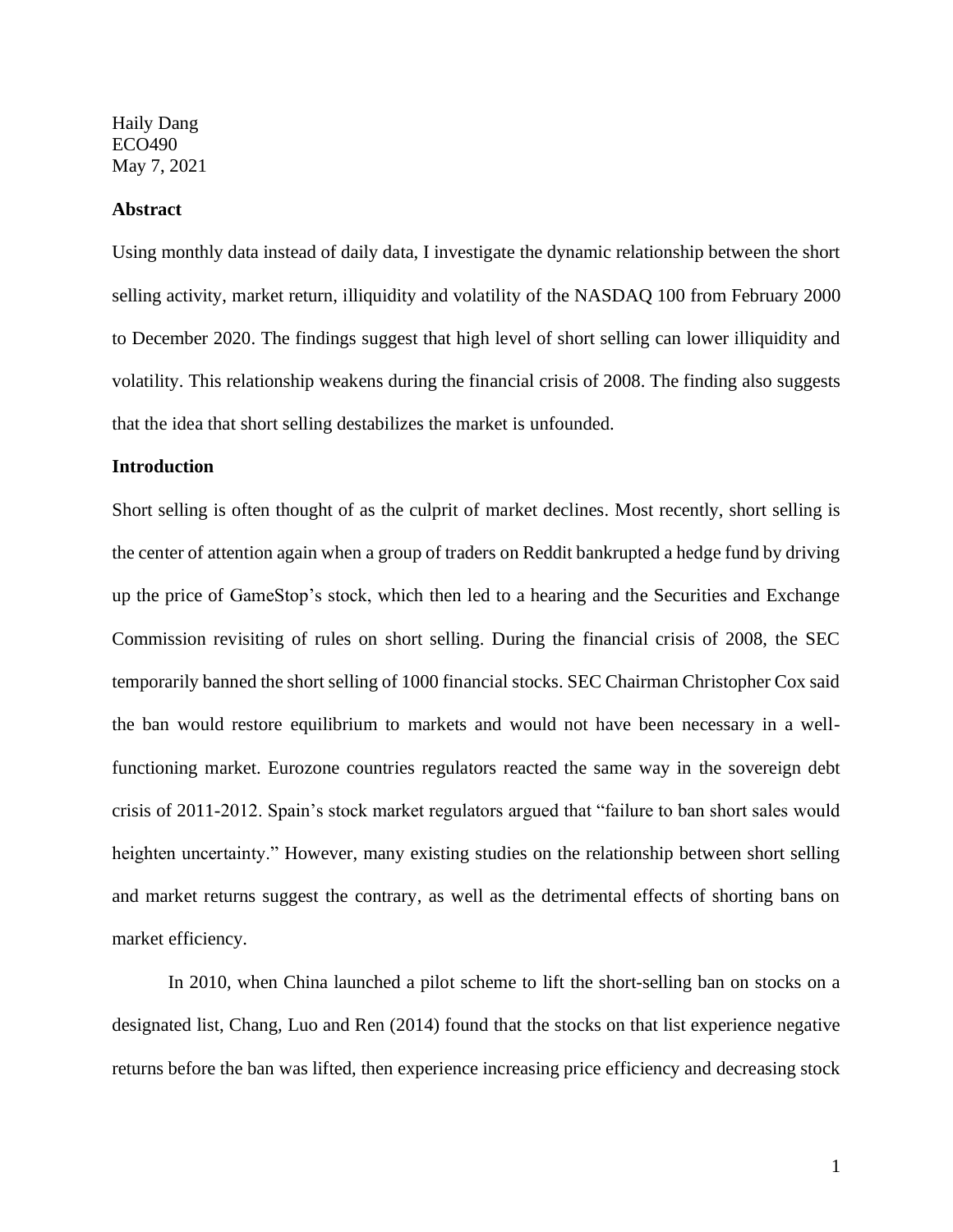return efficiency after the ban was lifted. Lamont and Stein (2004) used short selling measures to study their relationships with market return. They found that the problem was too little short selling in an emerging market, rather than too much short selling in a failing market. Empirical evidence from Cohen, Diether, and Malloy (2007) suggests that short selling makes overvaluations less severe, and they move prices toward fundamentals. Their results also show that the shorting market is important for private information revelation, which is an important component of the efficient market hypothesis stating that stock prices should reflect all relevant information.

This study examines the relationship between aggregate short selling and illiquidity, volatility and market return using the NASDAQ 100 index over a period of 20 years using monthly data rather than daily data and covering a longer period of time than analyzed in existing literature. The results of this study show that short selling is associated with higher liquidity and lower volatility, which in turn improves market quality. This study also confirms the positive correlation between short selling and market return like that of Sobaci, Sensoy, and Erturk (2014) and Bailey and Zheng (2012) studies.

## **Literature Review**

Short selling is often under scrutiny for worsening the market and making the market inefficient, governments sometimes try to impose constraints to prevent that. However, there are many studies demonstrate the positive contribution of short selling in accomplishing the opposite.

Information incorporation in stock prices is one of the most important aspect to ensure the prices reflect their fundamentals. Diamond and Verrechia (1987) pointed out that because short sellers do not have the right to the sale proceeds, they never short for liquidity reasons, which imply that short sellers do not short uninformed. Boehmer et. al (2008) constructed a long daily panel of short sales from 2000 – 2004 of six account types – individual, institutional (program and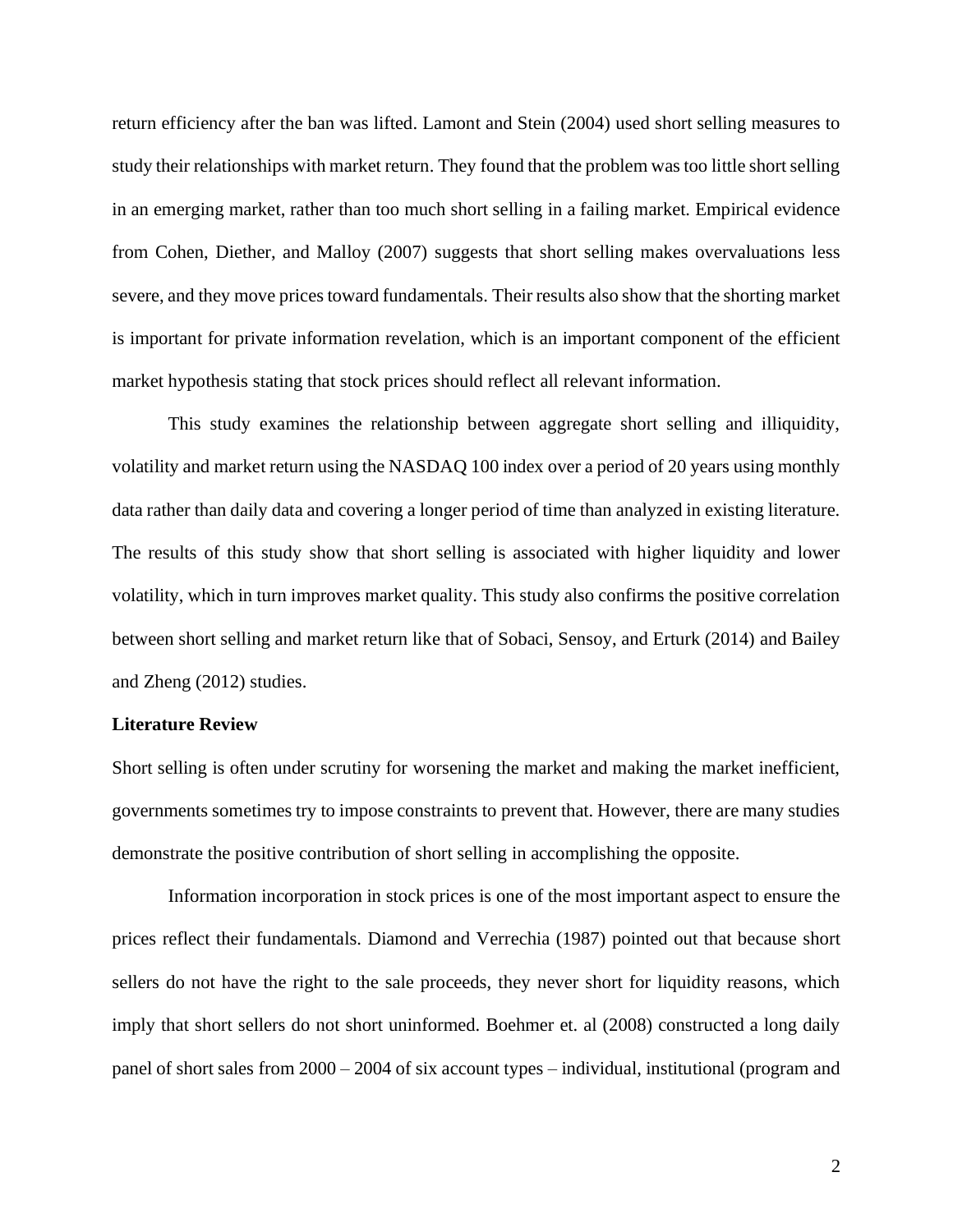nonprogram), member firm propriety and found that short sellers are extremely informed, and can identify both overvalued and undervalued stocks. Boehmer and Wu (2013) demonstrates that higher level of shorting not only improves informational efficiency during intraday trading, but also quickens the cooperation of public information into stock prices at longer horizons, and in turn ensuring accuracy of prices. Chen and Rhee (2010) studies the market in Hong Kong and found that short sales quicken the price adjustment of not only firm-specific news, but marketwide information. Karpoff and Lou (2010) measured short selling in a set of firms that were disciplined by the SEC for financial misinterpretation. In their sample of 454 firms during the period of 1988 – 2005, 98% have abnormal negative returns and average 1-day stock price decline of 18.2%. These firms are used to test if short sellers can anticipate bad news. They found that short interest in these firms rises significantly 19 months before the news of financial interpretation becomes public, and the amount also positively correlate with the severity of the misinterpretation. They also examined if short sellers negatively affect other investors. Not only did they not find evidence to that effect, they found the short selling dampens the effect of price inflation of the firms studied, and quickens the discovery of the financial misinterpretation – especially of those with severe financial misinterpretation. Takahashi (2010) used a 10-year panel of flow-based measure of shorting demand in Japan and found that short sellers act as informed investors when it comes to bad news, and they could identify stock price deviations from fundamentals.

Lamont and Stein (2004) studied the correlation between the monthly short sale ratio and index return of over 12 months prior for the US market. Their study found that the relationship is highly negative, even during the peak of the dot-com bubble in 2000. They also suggest that efforts to ban or restrict short sales during crises are misguided. Lynch et. al (2014) also showed the same relationship between aggregate short sale and market return.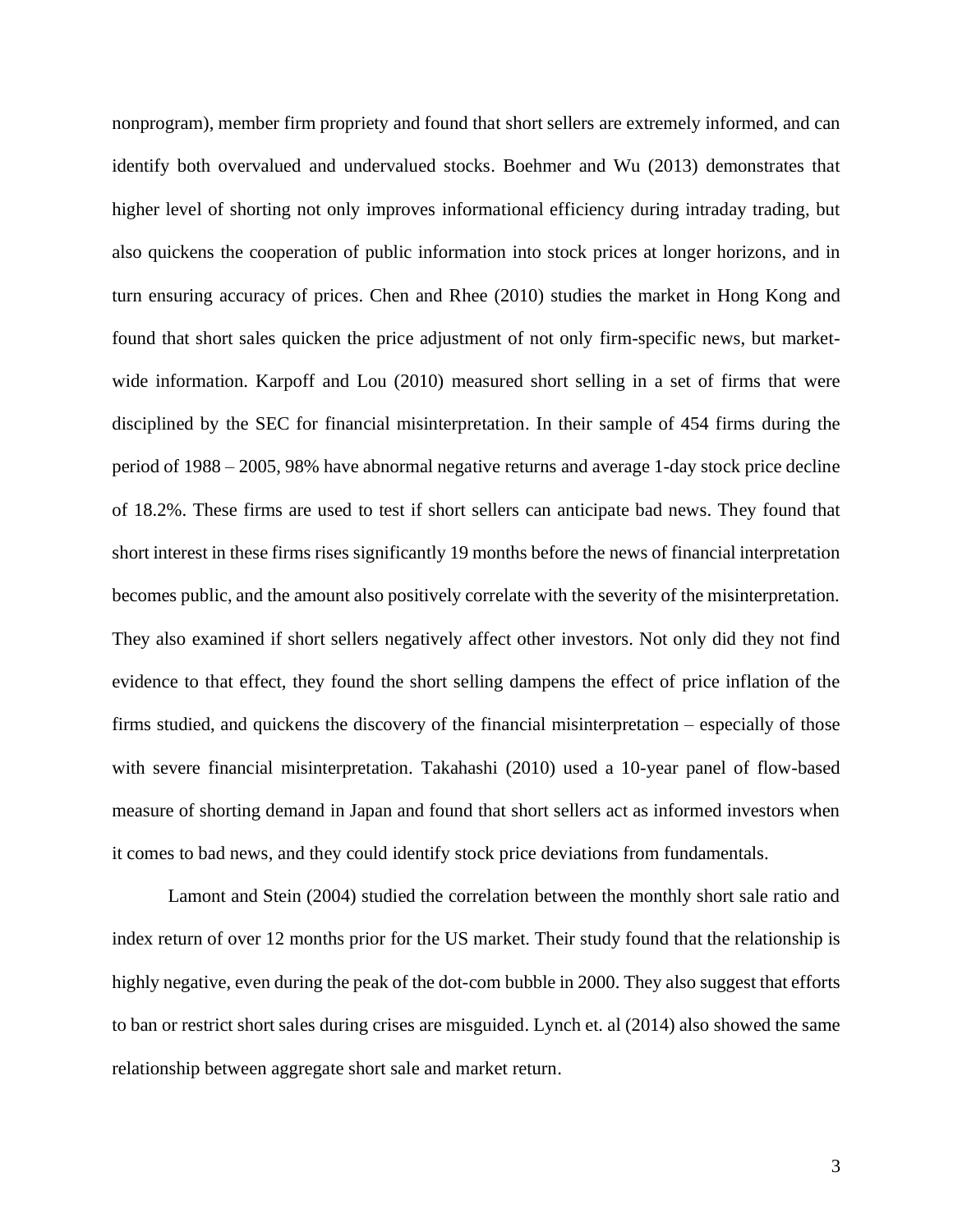Studies that look at the relationship between short selling and market liquidity and volatility like that of Diamond and Verrechia (1987) and Boehmer et. al (2013) predicts that a shorting ban could hurt market liquidity and worsen market quality because short sellers are potentially the liquidity provider.

# **Data and methodology**

The data covers a period from February 1, 2000 to December 15, 2020. The monthly short sales ratio of each constituent stocks of the NASDAQ 100, their market capitalization, monthly values and turnover rate were obtained from Bloomberg. Those data were used to construct the analyzed variables: aggregate short ratio, volatility and illiquidity.

Aggregate short ratio is calculated as follows:

$$
SRt = \frac{\sum_{i=1}^{N} SRI(t) \times \text{MCi}(t)}{\sum_{i=1}^{N} \text{MCi}(t)}
$$
\n
$$
\tag{1}
$$

In Eq.  $(1)$ , N=100 is the number of stocks included in the NASDAQ 100, SRi(t) is the short sale ratio of month t of company i, and MCi(t) is the market capitalization of company i at the end of month t.

For month t, the unconditional volatility proxy for the NASDAQ 100 is calculated as:

$$
Vt = \frac{P_{H(t)} - P_{L(t)}}{(P_{H(t)} + P_{L(t)})/2}
$$
 (2)

Where  $P_{H(t)}$  and  $P_{L(t)}$  are the high and low values of the NASDAQ 100 on month t.

The measure of illiquidity on month t ILQt is based on the work of Amihud (2002) and calculated as:

$$
ILQt = \frac{|rNASDAQ100,t|}{TRN_t}
$$
\n(3)

Where  $|rNASDAQ100,t|$  is the absolute value of the monthly return of the NASDAQ 100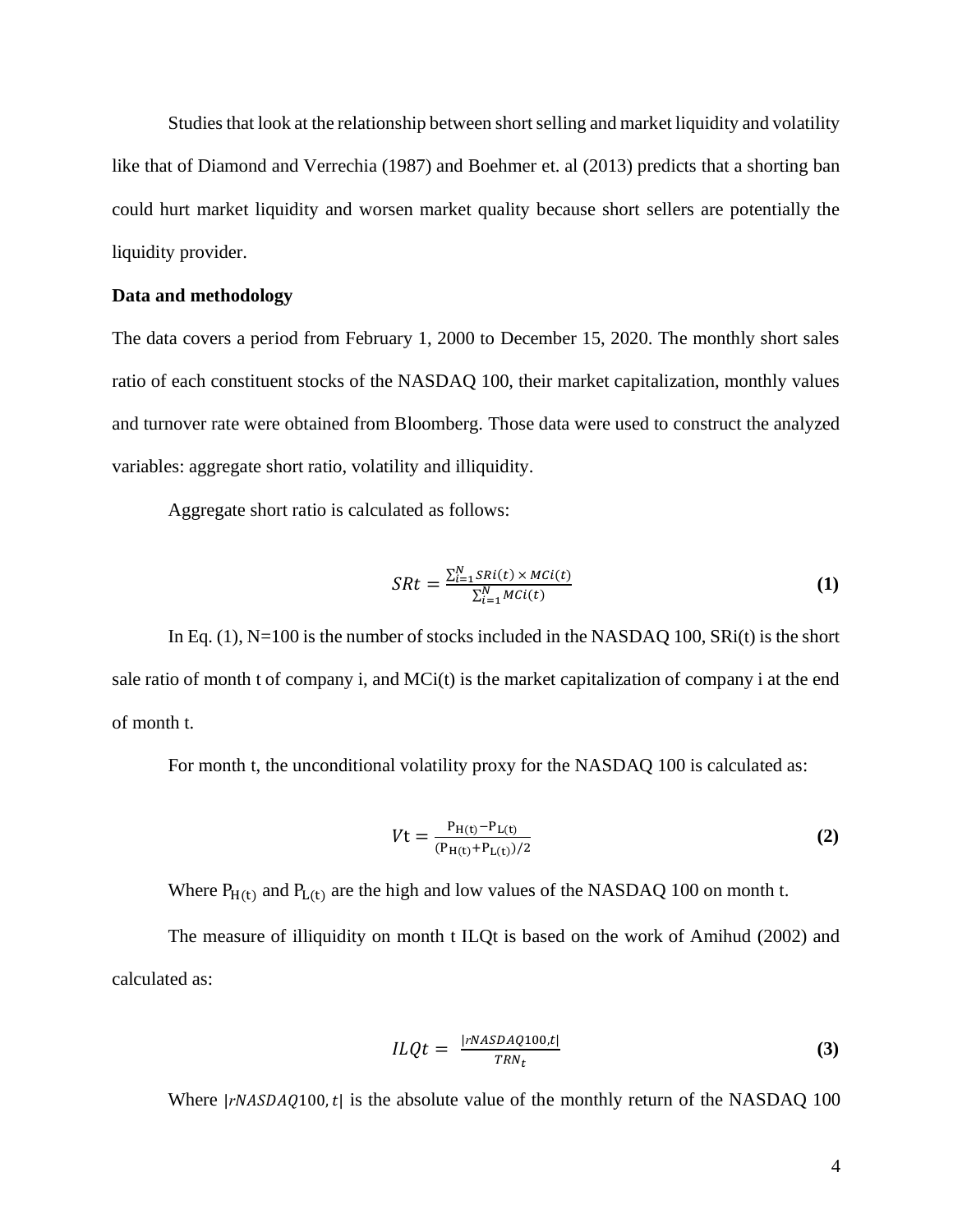and  $TRN_t$  is the turnover rate of the index in month t. This value is multiplied by  $10^6$  as suggested by Amihud (2002). The higher the ratio, the less liquid the NASDAQ 100.

To analyze the dynamic relationship between the variables, I take the first differences of each. For SRt:  $\triangle SR_t = SR_t - SR_{t-1}$ ; similarly,  $\triangle V_t = V_t - V_{t-1}$ ;  $\triangle ILQ_t = ILQ_t - ILQ_{t-1}$  and market return is calculated as  $r_{NASDAQ100,t} = \frac{(NASDAQ100_rNASDAQ100_{t-1})}{NMSDAQ100}$  $\frac{N}{NASDAQ100_{t-1}}$ .

I use the unrestricted VAR model with 5 lags to examine the joint dynamics, ARCH and GARCH model to capture the volatility of the series overtime. The dynamic relations between the analyzed variables are obtained by the dynamic conditional correlation (DCC) model of Engle (2002). I also used the Granger causality test to investigate the causalities between the lagged variables. To check for stationary, multicollinearity and autocorrelation, I used the augmented Dickey-Fuller test and the variance inflation factor test, respectively.

### **Empirical Results**

Upon checking the unit root test using the augmented Dickey-Fuller test on all variables, all series are stationary as the test rejects the null hypothesis of unit root for all series at the 1% significance level. All series are therefore not cointegrated. The mean VIF value is 1.60, meaning multicollinearity is not a concern.

According to Table 1, volatility and illiquidity has a negative correlation with aggregate short ratio as expected and are significant at the 1% level. Market return also has a negative correlation with aggregated short ratio, which is neither unexpected nor expected due to contradicting findings of whether short sellers are contrarians or momentum traders.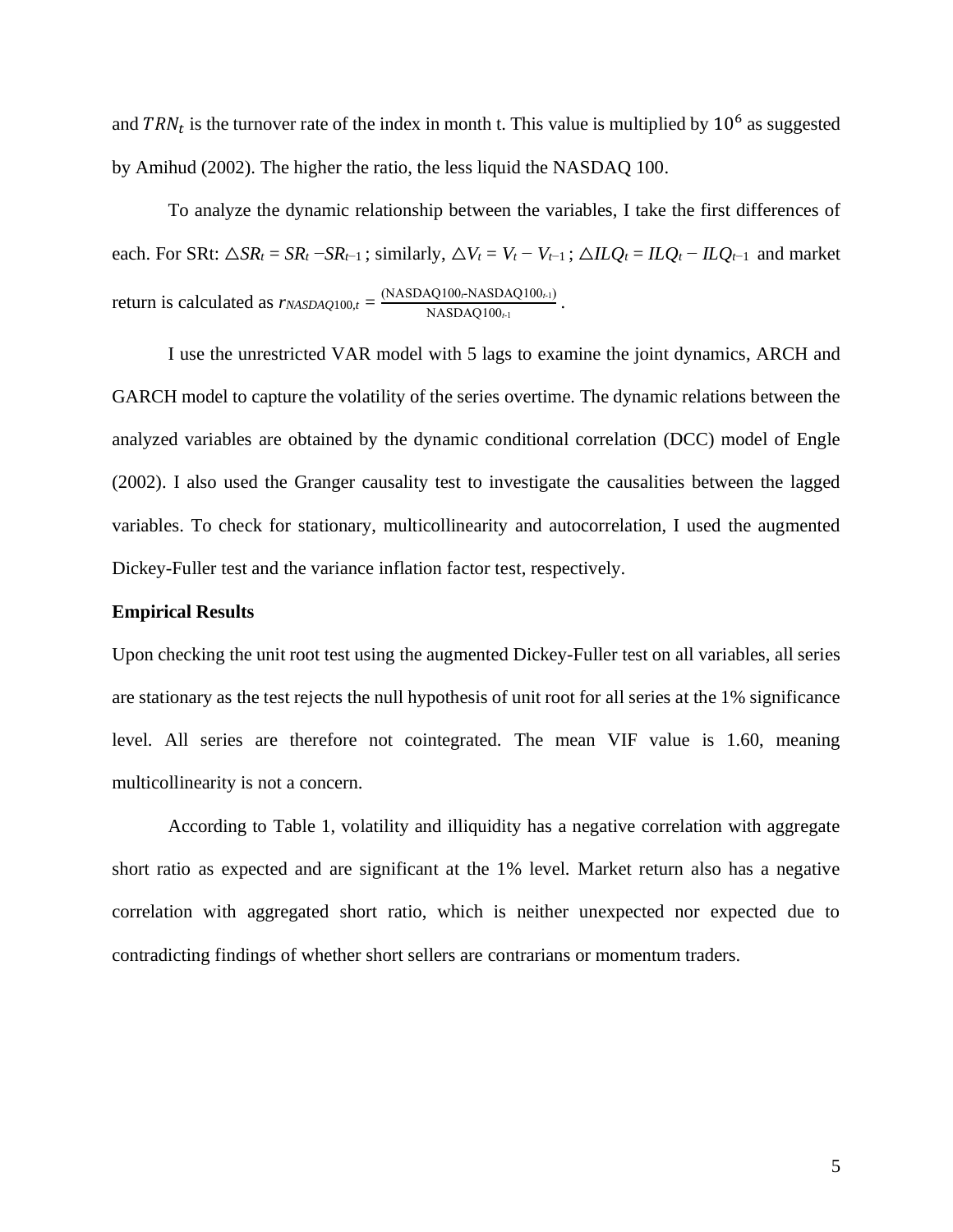Table 1: Covariance matrix

| Variables           |                                         | 2)       | J)    | $^{(4)}$ |  |  |  |  |  |
|---------------------|-----------------------------------------|----------|-------|----------|--|--|--|--|--|
| $(1)$ AggShortRatio | 1.000                                   |          |       |          |  |  |  |  |  |
| (2) Volatility      | $-0.480*$                               | 1.000    |       |          |  |  |  |  |  |
| $(3)$ Illiquidity   | $-0.190*$                               | $0.672*$ | 1.000 |          |  |  |  |  |  |
| (4) MarketReturn    | $-0.135*$<br>$0.203*$<br>0.069<br>1.000 |          |       |          |  |  |  |  |  |
|                     | *** $p<0.01$ , ** $p<0.05$ , * $p<0.1$  |          |       |          |  |  |  |  |  |

From Table 2 and Figure 1, it can be seen that aggregate short ratio reaches peak in 2014 during the Greece and Eurozone crisis. It is also worth noting that the low level of short selling during the financial crisis of 2008 and the dot-com bubble in 2000 is almost the same, and those same periods experience spikes in both volatility and illiquidity. It can also be seen that in the period 2003 – 2007, when the short selling level picks up, volatility remains low. The financial crisis of 2008 is an interesting point, because even after the short selling level picks up, volatility, illiquidity remains high.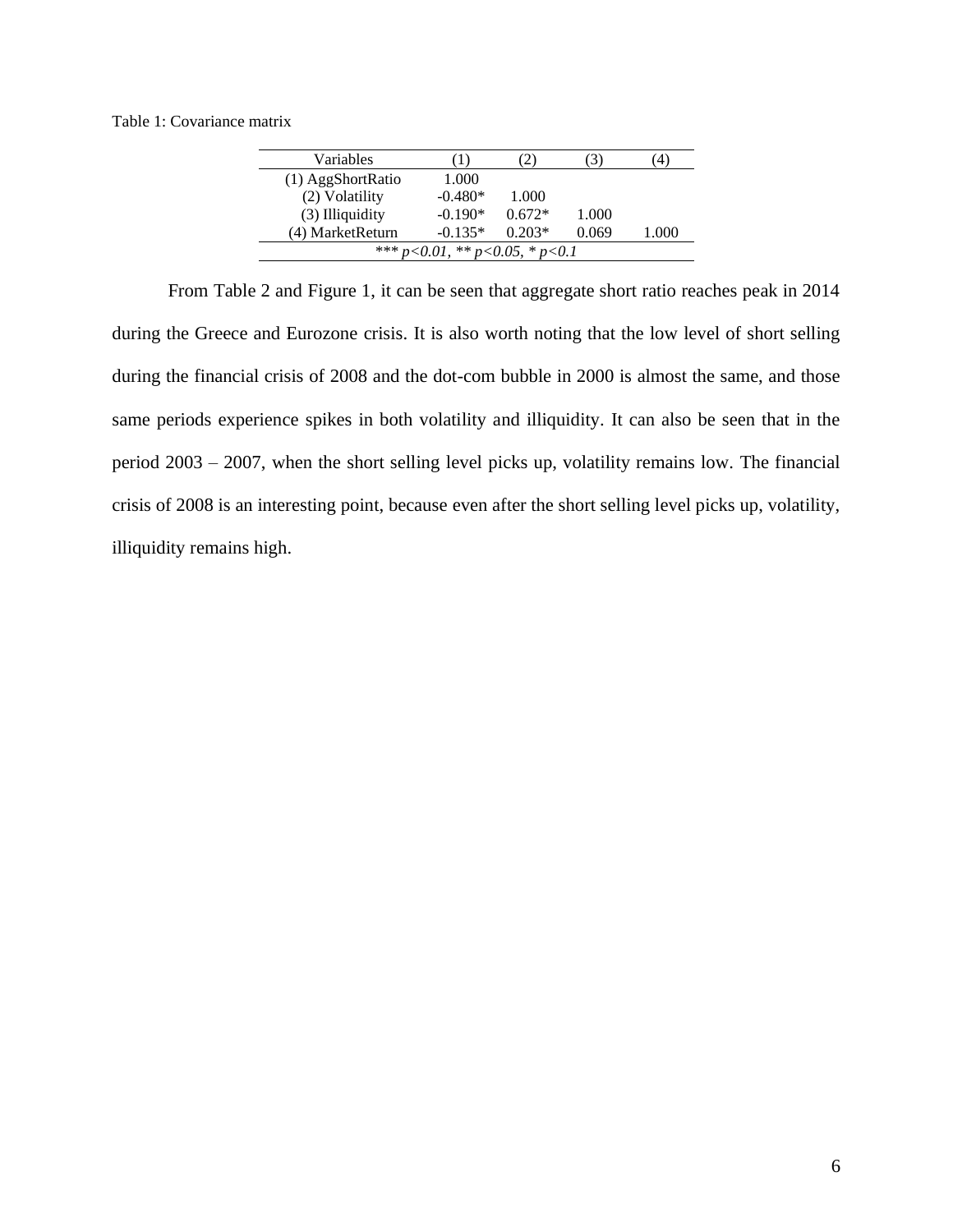Table 2: Descriptive statistics of the variables from February 1, 2000 to December 15, 2020

| Variable           | Obs | Mean     | Std. Dev. | Min         | Max      |
|--------------------|-----|----------|-----------|-------------|----------|
| AggShortRatio      | 251 | 2.241    | .477      | 1.135       | 3.942    |
| Volatility         | 251 | .101     | .068      | .024        | .38      |
| <b>Illiquidity</b> | 250 | 1348.51  | 1207.471  | 26.716      | 8642.945 |
| <b>SRt</b>         | 250 | $-.001$  | .453      | $-1.331$    | 1.42     |
| Vt                 | 250 | .001     | .049      | $-162$      | .221     |
| <b>ILQt</b>        | 250 | $-2.159$ | 1449.085  | $-6060.294$ | 5409.301 |
| MarketReturn       | 250 | $-.002$  | .072      | $-159$      | .359     |



Figure 1: monthly values of the aggregated short ratio, volatility, illiquidity and market return from February 2000 to December 2020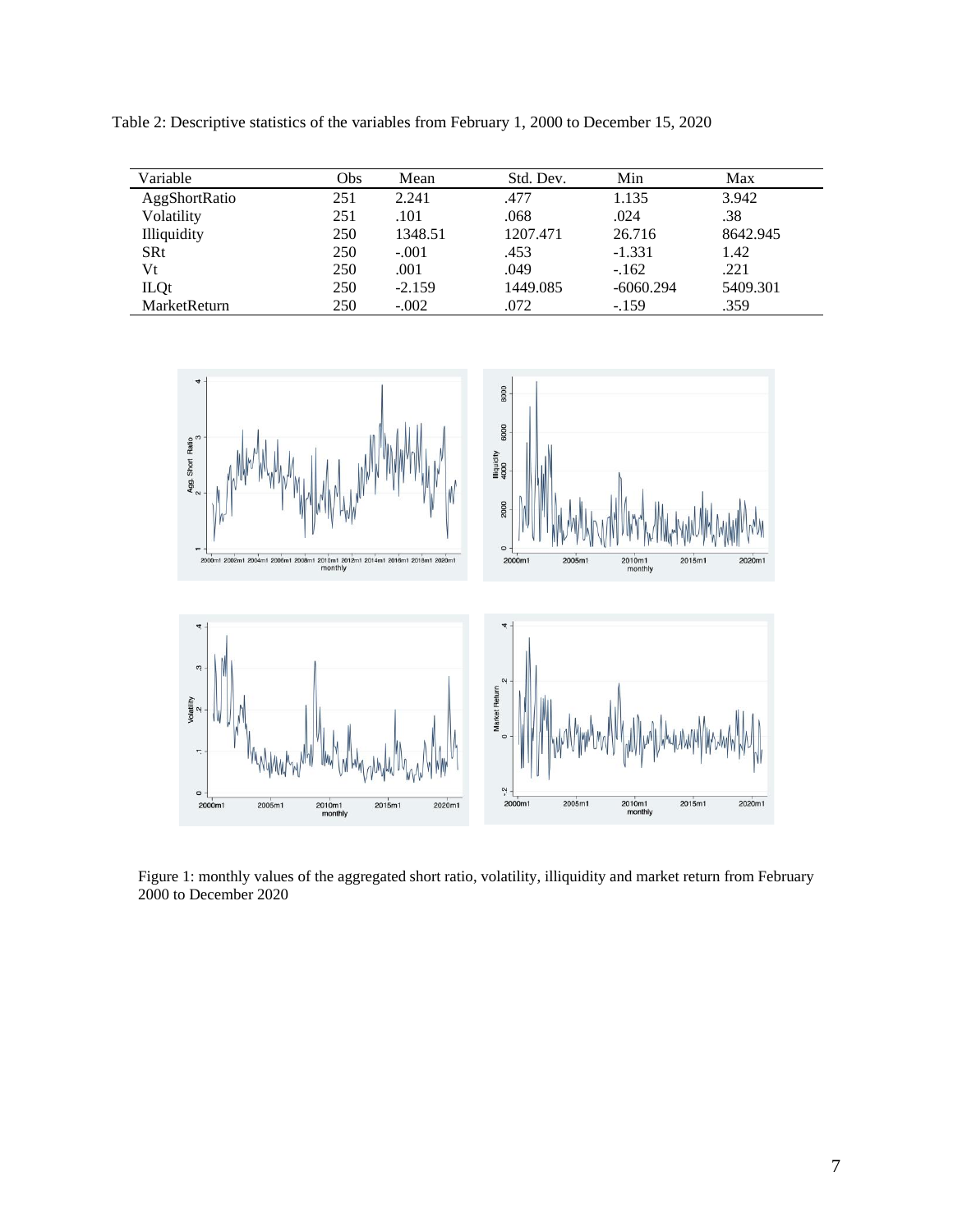| Coeff.<br>p-value<br>$-0.7455264***$<br>0.000<br>$-0.6490318***$<br>0.000<br>0.044<br>$-0.2072546**$<br>$-0.1296557$<br>0.166<br>0.189<br>$-0.0967844$<br>$-1.866482**$<br>0.024<br>$-1.289747$<br>0.182<br>$-0.0348166$<br>0.970<br>0.4212909<br>0.624<br>0.602<br>0.36947<br>0.528<br>0.0000163<br>0.468<br>0.000022 | Coeff.<br>$-0.0120563$<br>0.0133405<br>0.0105868<br>0.0108299<br>$-0.0009144$<br>$-0.5399766$ ***<br>$-0.1978495*$<br>$-0.2301716**$<br>$-0.1733031*$<br>0.0019427<br>$-0.000003$ |                                               | p-value<br>0.126<br>0.194<br>0.348<br>0.291<br>0.910<br>0.000<br>0.061<br>0.024<br>0.066            | Coeff.<br>230.1844<br>564.024**<br>497.000<br>$-42.300$<br>$-26.000$<br>3942.298<br>7230.000**<br>1880.35<br>154.000 | p-value<br>0.292<br>0.048<br>0.112<br>0.882<br>0.907<br>0.117<br>0.014<br>0.508<br>0.953 | Coeff.<br>$-0.0036504$<br>$-0.022847$<br>$-0.0265644$<br>0.0001388<br>0.0126197<br>$-0.2872672*$<br>$-0.3521922*$<br>$-0.2510374$ | p-value<br>0.787<br>0.195<br>0.170<br>0.994<br>0.362<br>0.065<br>0.052<br>0.153 |
|------------------------------------------------------------------------------------------------------------------------------------------------------------------------------------------------------------------------------------------------------------------------------------------------------------------------|-----------------------------------------------------------------------------------------------------------------------------------------------------------------------------------|-----------------------------------------------|-----------------------------------------------------------------------------------------------------|----------------------------------------------------------------------------------------------------------------------|------------------------------------------------------------------------------------------|-----------------------------------------------------------------------------------------------------------------------------------|---------------------------------------------------------------------------------|
|                                                                                                                                                                                                                                                                                                                        |                                                                                                                                                                                   |                                               |                                                                                                     |                                                                                                                      |                                                                                          |                                                                                                                                   |                                                                                 |
|                                                                                                                                                                                                                                                                                                                        |                                                                                                                                                                                   |                                               |                                                                                                     |                                                                                                                      |                                                                                          |                                                                                                                                   |                                                                                 |
|                                                                                                                                                                                                                                                                                                                        |                                                                                                                                                                                   |                                               |                                                                                                     |                                                                                                                      |                                                                                          |                                                                                                                                   |                                                                                 |
|                                                                                                                                                                                                                                                                                                                        |                                                                                                                                                                                   |                                               |                                                                                                     |                                                                                                                      |                                                                                          |                                                                                                                                   |                                                                                 |
|                                                                                                                                                                                                                                                                                                                        |                                                                                                                                                                                   |                                               |                                                                                                     |                                                                                                                      |                                                                                          |                                                                                                                                   |                                                                                 |
|                                                                                                                                                                                                                                                                                                                        |                                                                                                                                                                                   |                                               |                                                                                                     |                                                                                                                      |                                                                                          |                                                                                                                                   |                                                                                 |
|                                                                                                                                                                                                                                                                                                                        |                                                                                                                                                                                   |                                               |                                                                                                     |                                                                                                                      |                                                                                          |                                                                                                                                   |                                                                                 |
|                                                                                                                                                                                                                                                                                                                        |                                                                                                                                                                                   |                                               |                                                                                                     |                                                                                                                      |                                                                                          |                                                                                                                                   |                                                                                 |
|                                                                                                                                                                                                                                                                                                                        |                                                                                                                                                                                   |                                               |                                                                                                     |                                                                                                                      |                                                                                          |                                                                                                                                   |                                                                                 |
|                                                                                                                                                                                                                                                                                                                        |                                                                                                                                                                                   |                                               |                                                                                                     |                                                                                                                      |                                                                                          | 0.2066455                                                                                                                         | 0.201                                                                           |
|                                                                                                                                                                                                                                                                                                                        |                                                                                                                                                                                   |                                               | 0.980                                                                                               | 2200.000                                                                                                             | 0.306                                                                                    | 0.0728111                                                                                                                         | 0.584                                                                           |
|                                                                                                                                                                                                                                                                                                                        |                                                                                                                                                                                   |                                               | 0.292                                                                                               | $-0.8748325***$                                                                                                      | 0.000                                                                                    | 0.0000086*                                                                                                                        | 0.079                                                                           |
|                                                                                                                                                                                                                                                                                                                        | $-0.0000031$                                                                                                                                                                      |                                               | 0.35                                                                                                | $-0.7494521***$                                                                                                      | 0.000                                                                                    | 0.0000173***                                                                                                                      | 0.002                                                                           |
| 0.912<br>0.0000035                                                                                                                                                                                                                                                                                                     | $-0.0000017$                                                                                                                                                                      |                                               | 0.629                                                                                               | $-0.5705827***$                                                                                                      | 0.000                                                                                    | $0.0000108*$                                                                                                                      | 0.075                                                                           |
| 0.876<br>$-0.0000047$                                                                                                                                                                                                                                                                                                  | $-0.000004$                                                                                                                                                                       |                                               | 0.226                                                                                               | $-0.585011***$                                                                                                       | 0.000                                                                                    | 0.0000054                                                                                                                         | 0.341                                                                           |
| 0.531                                                                                                                                                                                                                                                                                                                  |                                                                                                                                                                                   |                                               | 0.673                                                                                               | $-0.2721408***$                                                                                                      | 0.000                                                                                    | 0.0000005                                                                                                                         | 0.912                                                                           |
| 0.415                                                                                                                                                                                                                                                                                                                  |                                                                                                                                                                                   |                                               | 0.000                                                                                               | $-1184.257$                                                                                                          | 0.279                                                                                    | 0.1158255*                                                                                                                        | 0.087                                                                           |
| 0.043                                                                                                                                                                                                                                                                                                                  |                                                                                                                                                                                   |                                               | 0.993                                                                                               | $-557.000$                                                                                                           | 0.635                                                                                    | $-0.0708499$                                                                                                                      | 0.329                                                                           |
| 0.345                                                                                                                                                                                                                                                                                                                  |                                                                                                                                                                                   |                                               | 0.016                                                                                               | 384.25                                                                                                               | 0.731                                                                                    | 0.0900567                                                                                                                         | 0.192                                                                           |
| 0.647                                                                                                                                                                                                                                                                                                                  |                                                                                                                                                                                   |                                               | 0.416                                                                                               | $-1830.000$                                                                                                          | 0.108                                                                                    | 0.069747                                                                                                                          | 0.322                                                                           |
| 0.511                                                                                                                                                                                                                                                                                                                  |                                                                                                                                                                                   |                                               | 0.092                                                                                               | $-255.000$                                                                                                           | 0.820                                                                                    | 0.1415256**                                                                                                                       | 0.041                                                                           |
| 0.827                                                                                                                                                                                                                                                                                                                  |                                                                                                                                                                                   |                                               | 0.720                                                                                               | $-2.196676$                                                                                                          | 0.974                                                                                    | $-0.0021205$                                                                                                                      | 0.616                                                                           |
|                                                                                                                                                                                                                                                                                                                        |                                                                                                                                                                                   |                                               |                                                                                                     | $\Delta \text{ILO}_\text{t}$                                                                                         |                                                                                          |                                                                                                                                   |                                                                                 |
| α                                                                                                                                                                                                                                                                                                                      |                                                                                                                                                                                   |                                               |                                                                                                     |                                                                                                                      |                                                                                          |                                                                                                                                   |                                                                                 |
| β                                                                                                                                                                                                                                                                                                                      |                                                                                                                                                                                   |                                               |                                                                                                     | $0.6032***$                                                                                                          |                                                                                          |                                                                                                                                   |                                                                                 |
|                                                                                                                                                                                                                                                                                                                        | $-0.0000155$<br>0.2934772<br>$-0.7827954**$<br>$-0.3470735$<br>$-0.1718107$<br>0.2425779<br>$-0.004919$                                                                           | $\Delta$ SR <sub>t</sub><br>0.1624<br>-0.4117 | $-0.0000011$<br>$-0.2134302***$<br>0.0003554<br>0.0969657**<br>0.0333976<br>0.0678843*<br>0.0008815 | $\Delta V_{t}$<br>$0.7046***$<br>$0.2091***$                                                                         | $0.3553***$                                                                              |                                                                                                                                   | $r_{\text{NASDAQ100,t}}$<br>$0.2631***$<br>$0.6970***$                          |

Table 3: Parameters estimates for VAR(5), ARCH/GARCH and DCC process

|  | In the tables, *,**,*** denote significance at the $10\%$ , 5% and 1% level respectively. |  |  |  |
|--|-------------------------------------------------------------------------------------------|--|--|--|
|  |                                                                                           |  |  |  |

The VAR coefficients in Table 2 shows explanatory power of the lagged variables on themselves. The lagged values of daily changes in short ratio, however, does not seem to have an explanatory on any other variables. The results from the ARCH/GARCH model shows overall amplified persistence in volatility for all variables except for that of the monthly changes in aggregate short ratio. The alpha term of  $\Delta V_t$  also shows a significant proportion of volatility from one period being carried to the next. The effect of returns is extremely persistence, which could indicate that short selling does not manipulate the market.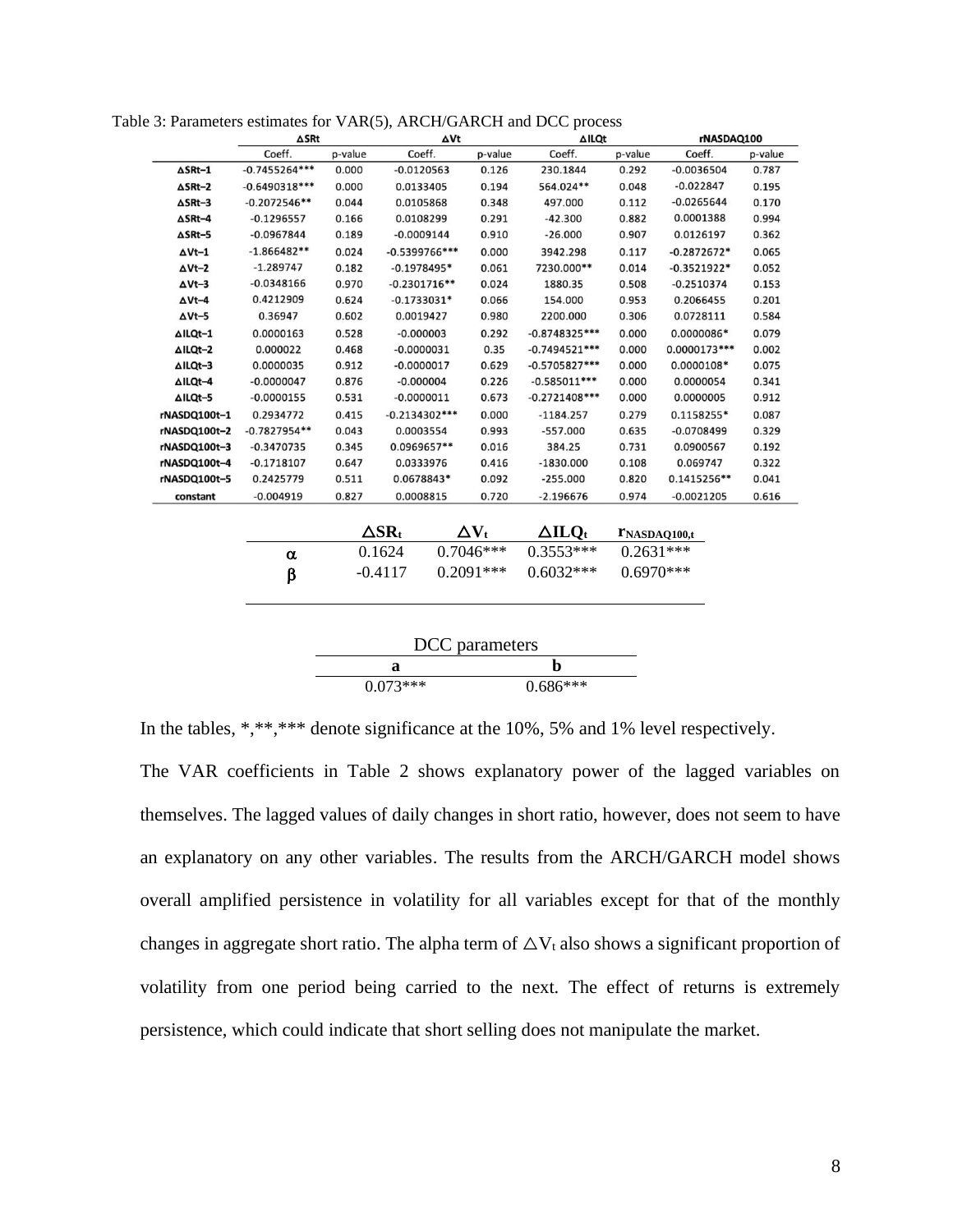

Figure 2: Dynamic correlation between daily changes in SRt, Vt, ILQt and NASDAQ 100

Figure 2 presents the correlation between short selling and other variables in the same period. I find that while the relationship between short ratio and market and market return is not always positive, but for the most part, an increase in market return is associated with an increase in short selling. This suggests that short selling does not causes, triggers market to decline, contrary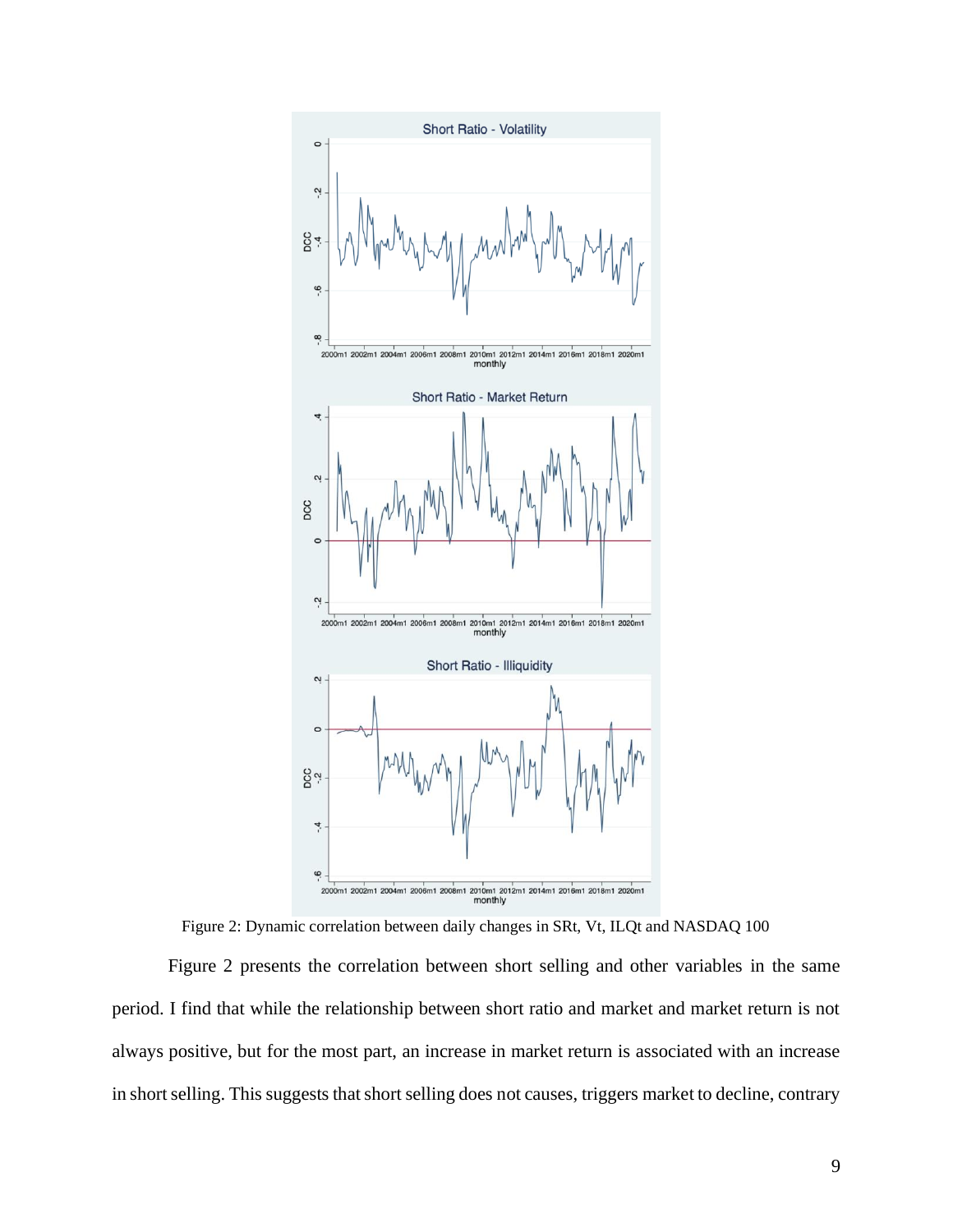to popular beliefs. Similarly, short selling largely has a negative correlation with illiquidity, i.e higher level of short selling makes the market more liquid. Even during the periods that the relationship is positive, the correlation reaches less than 0.2. Short selling is always negatively correlated with volatility in the time period studied, even through crisis periods.

In testing Granger causalities between the variables, I found that lagged SRt Granger causes lagged market return and lagged Vt. Lagged market return Granger causes lagged ILQt. Lagged Vt Granger causes lagged market return, lagged Vt. Lagged Vt Granger causes market return and SRt. The results are shown in the Appendix section.

## **Conclusion:**

In this study, I find that short sellers are contrarian traders, rather than momentum traders as suggested by Lamont and Stein (2004) and Lynch et. al (2014). I also find that short selling does not negatively affect the market, but rather improves it. My results confirm that of Sobaci, Sensoy, and Erturk (2014) that aggregate short ratio increases liquidity, decreases volatility and positively correlate with market returns. Even with monthly data over a longer period of, those effect could still be captured and proven.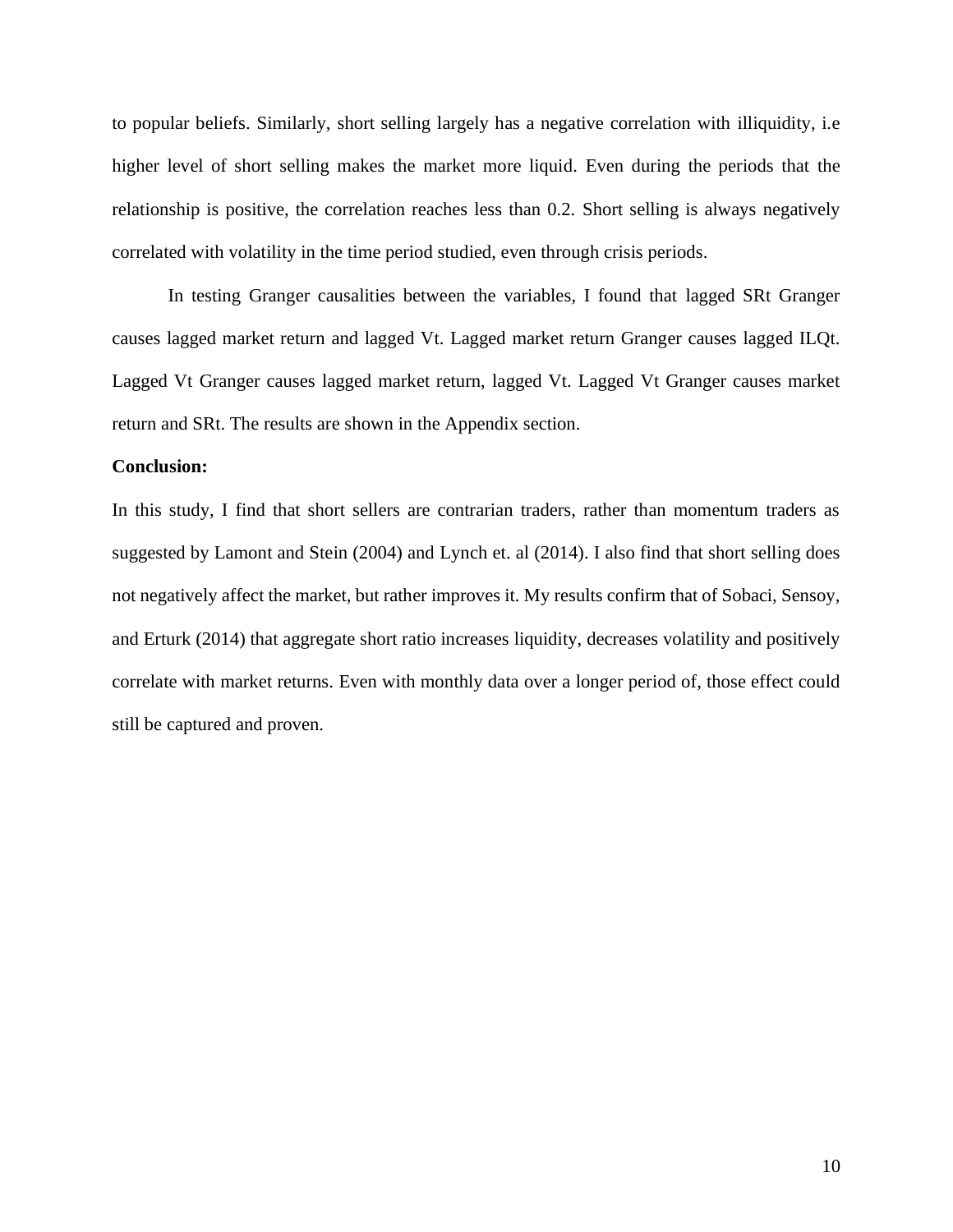# **Appendix**

Granger causality Wald tests

| Equation           | Excluded              | chi <sub>2</sub> | df           | Prob>Chi2 |
|--------------------|-----------------------|------------------|--------------|-----------|
|                    |                       |                  |              |           |
| L_MarketRe<br>turn | $_{\rm LSRt}$         | 0.843            | $\mathbf{2}$ | 0.656     |
| L_MarketRe<br>turn | $\operatorname{L.Vt}$ | 0.975            | $\sqrt{2}$   | 0.614     |
| L_MarketRe<br>turn | L.ILQt                | 5.137            | $\sqrt{2}$   | 0.077     |
| L_MarketRe<br>turn | $\mbox{ALL}$          | 10.655           | $\sqrt{6}$   | $0.100\,$ |
| $L\_SRt$           | L.MarketRet<br>urn    | 7.849            | $\mathbf{2}$ | 0.020     |
| $L\_SRt$           | $\operatorname{L.Vt}$ | 10.475           | $\mathbf{2}$ | $0.005\,$ |
| L_SRt              | L.ILQt                | 0.847            | $\sqrt{2}$   | 0.655     |
| L_SRt              | $\mbox{ALL}$          | 18.110           | $\sqrt{6}$   | $0.006\,$ |
| $L_Vt$             | L.MarketRet<br>urn    | 18.699           | $\sqrt{2}$   | $0.000\,$ |
| $L_Vt$             | $_{\rm LSRt}$         | 8.229            | $\sqrt{2}$   | $0.016\,$ |
| $L_Vt$             | L.ILQt                | 1.243            | $\mathbf{2}$ | 0.537     |
| $L_Vt$             | $\mbox{ALL}$          | 28.422           | $\sqrt{6}$   | $0.000\,$ |
| L_ILQt             | L.MarketRet<br>urn    | 1.105            | $\sqrt{2}$   | 0.575     |
| $L$ _ILQt          | L.SRt                 | $0.900\,$        | $\sqrt{2}$   | 0.638     |
| $L$ _ $ILQt$       | $\operatorname{L.Vt}$ | 0.672            | $\sqrt{2}$   | 0.715     |
| L_ILQt             | $\mbox{ALL}$          | 3.902            | $\sqrt{6}$   | 0.690     |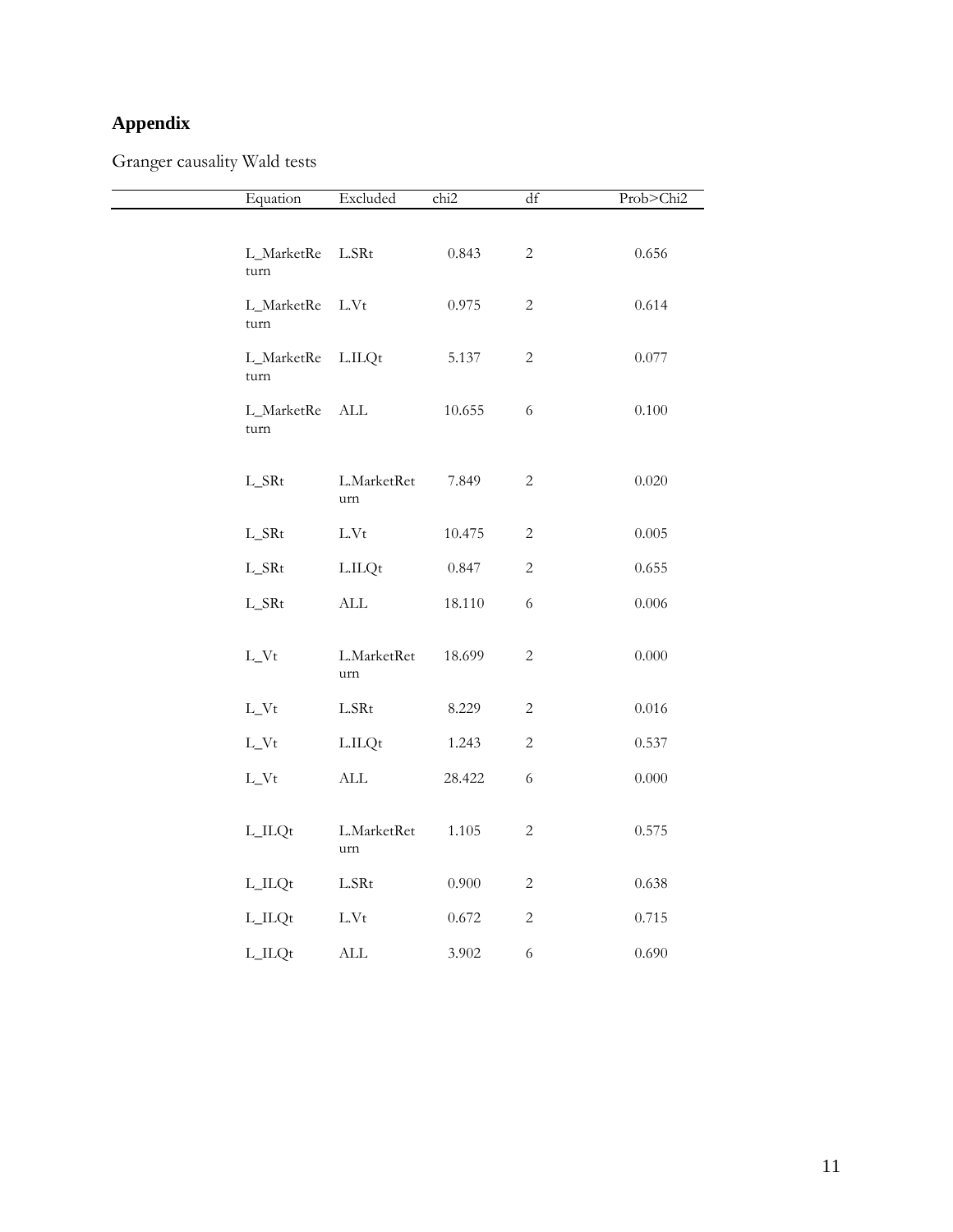#### **References**

- Aielli, Gian Piero. "Dynamic Conditional Correlation: On Properties and Estimation." *Journal of Business & Economic Statistics*, vol. 31, no. 3, Taylor & Francis, July 2013, pp. 282–99. *Taylor and Francis+NEJM*, doi[:10.1080/07350015.2013.771027.](https://doi.org/10.1080/07350015.2013.771027)
- Amihud, Yakov. "Illiquidity and Stock Returns: Cross-Section and Time-Series Effects." *Journal of Financial Markets*, vol. 5, no. 1, Jan. 2002, pp. 31–56. *ScienceDirect*, doi[:10.1016/S1386-](https://doi.org/10.1016/S1386-4181(01)00024-6) [4181\(01\)00024-6.](https://doi.org/10.1016/S1386-4181(01)00024-6)
- Boehmer, Ekkehart, et al. "Shackling Short Sellers: The 2008 Shorting Ban." *The Review of Financial Studies*, vol. 26, no. 6, June 2013, pp. 1363–400. *Silverchair*, doi[:10.1093/rfs/hht017.](https://doi.org/10.1093/rfs/hht017)
- "Which Shorts Are Informed?" *The Journal of Finance*, vol. 63, no. 2, 2008, pp. 491–527. *Wiley Online Library*, doi[:https://doi.org/10.1111/j.1540-6261.2008.01324.x.](https://doi.org/10.1111/j.1540-6261.2008.01324.x)
- Chang, Eric C., et al. "Short-Selling, Margin-Trading, and Price Efficiency: Evidence from the Chinese Market." *Journal of Banking & Finance*, vol. 48, Nov. 2014, pp. 411–24. *DOI.org (Crossref)*, doi[:10.1016/j.jbankfin.2013.10.002.](https://doi.org/10.1016/j.jbankfin.2013.10.002)
- Cohen, Lauren, et al. "Supply and Demand Shifts in the Shorting Market." *The Journal of Finance*, vol. 62, no. 5, 2007, pp. 2061–96. *Wiley Online Library*, doi[:https://doi.org/10.1111/j.1540-](https://doi.org/10.1111/j.1540-6261.2007.01269.x) [6261.2007.01269.x.](https://doi.org/10.1111/j.1540-6261.2007.01269.x)
- Diamond, Douglas W., and Robert E. Verrecchia. "Constraints on Short-Selling and Asset Price Adjustment to Private Information." *Journal of Financial Economics*, vol. 18, no. 2, June 1987, pp. 277–311. *ScienceDirect*, doi[:10.1016/0304-405X\(87\)90042-0.](https://doi.org/10.1016/0304-405X(87)90042-0)
- Engle, Robert. "Dynamic Conditional Correlation: A Simple Class of Multivariate Generalized Autoregressive Conditional Heteroskedasticity Models." *Journal of Business & Economic*